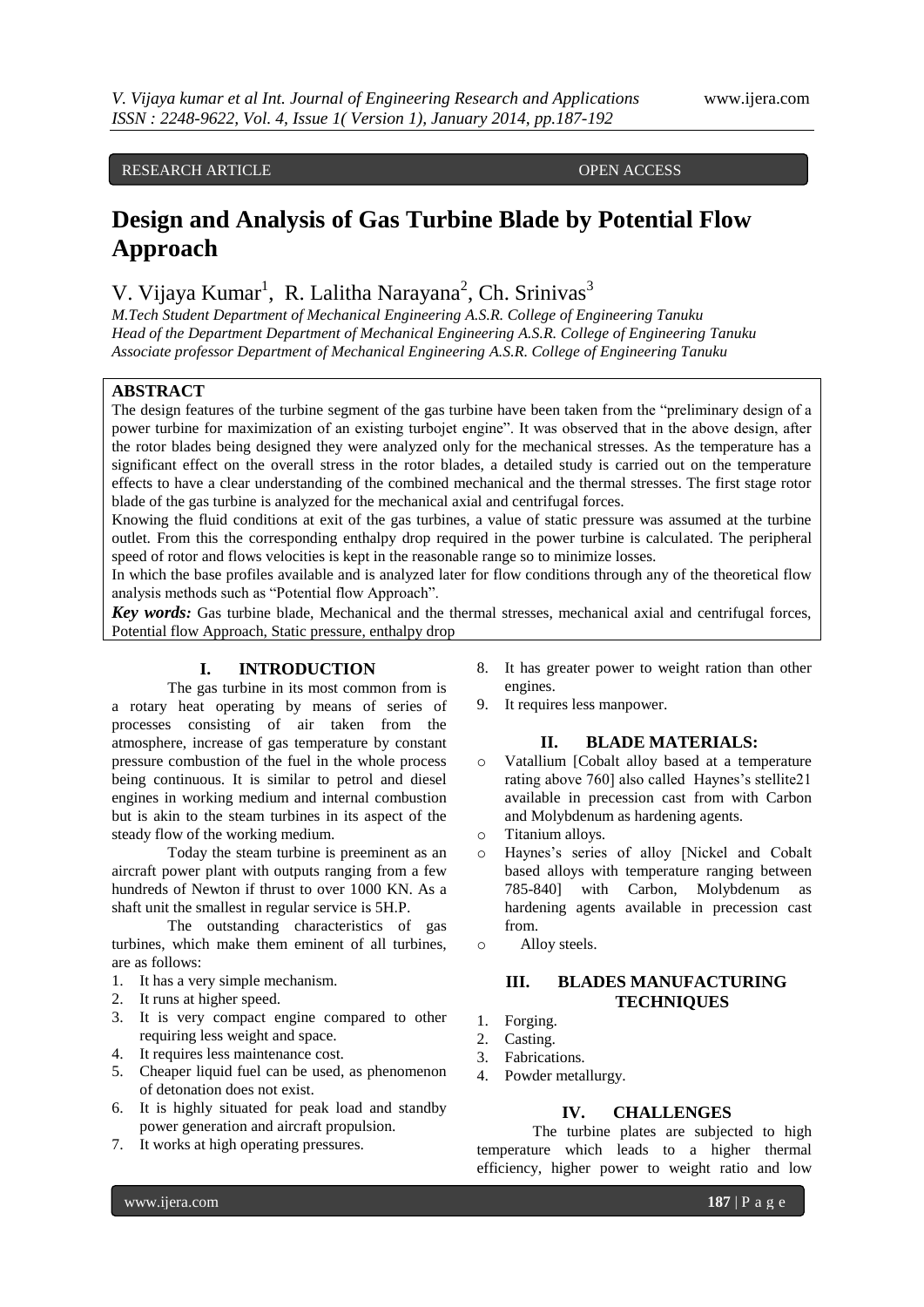specific fuel consumption. If a blade is heated rapidly to a high temperature it causes uneven temperature distribution and several thermal stresses are developed with in the material. Beyond certain level of temperature (65-800C) the blade material does not remain elastic and continuous to stretch under applied forces. This is called creep and if this exits for a long time fracture will occur.

# **V. OPTIONS PROPOSED TO OVERCOME THIS PROBLEM:-**

- 1. A new material may be sought which is capable of operation at high temperatures.
- 2. By blade cooling which maintains the temperature of the blades at a value low enough to preserve the desired material properties?

**BLADE COOLING:**- is the most effective way of maintaining high operating temperatures making use of the available material. Blade cooling may be classified based on the cooling medium as

- 1. Liquid cooling.
- 2. Air-cooling.

#### **STRUCTURAL ANALYSIS:**

The structural analysis is the most common analysis of finite element method, which accomplishes various structures such as bridges, naval, aeronautical, mechanism housing and mechanism components such as possible in ANSYS software.

They are, Static analysis, Modal analysis, Harmonic analysis, Transient dynamic analysis, Spectrum analysis, Buckling analysis, Explicit dynamic analysis, Fractured mechanics, Composites, Fatigue, and P-method.

Out of these 11 analysis options generally we consider the static and modal analysis options only. In the analysis options we have H-method and P-method types of solutions.

# **VI. STATIC ANALYSIS:**

A static analysis calculates the effects of static loads on the structure while ignoring the inertia and damping effects such as those caused by time varying loads but it can accomplish steady inertia loads static equivalent loads. Steady loading and response conditions are assumed. The loads and the structures response are very slow in this analysis.

The types of loads that can be applied in a static analysis include, Externally applied pressures and forces, Steady state internal forces (such as gravitational velocity), Imposed (non-zero) displacements, Fluencies (for nuclear swelling).

A static analysis can also include linear and non-linear analysis. Non-linearity such as creep, large

deformation, plasticity, stress stiffening, contact elements, hyper elastic elements etc can be handled very easily.

The procedure for static analysis consists of three steps includes, Build the model, Apply the loads and obtain the solutions, Review the results.

#### **VII. THERMAL ANALYSIS:**

A thermal analysis calculating the thermal variations and related thermal quantities in a system or component such as, The temperature distribution, The amount of heat lost or gained, Thermal gradients, Thermal fluxes.

Thermal analysis plays an important role in the designing of many components such as heat exchangers, turbines, internal combustion engines and piping systems. The thermal analysis is carried out with static analysis to calculate thermal stresses. The basis of thermal analysis is the heat balance equation obtained from the conservation of energy. The thermal analysis can solve all the modes of heat transfer.

Conduction, convection and radiation ANSYS supports 2 type of thermal analysis such as: Steady-state thermal analysis and transient thermal analysis.

A steady state thermal analysis-loading situation is the one in where heat-storing effects over a period of varying time can be ignored. In some analysis thermal analysis combined with other phenomenon are used as thermal-structural analysis and magnetic –thermal analysis. This is called as steps includes, Build the model, Apply the loads and obtain the solutions, Review the results.

# **VIII. MAIN PARTICULARS OF BLADE:**

The material taken for the blade is Ni-Cr (10% Chromium and 90% Nicke10). Then material properties of the element are as follows:

| 1. Density                       | : 8900 Kg/m2           |
|----------------------------------|------------------------|
| 2. Modules of elasticity         | 206.84Gpa              |
| 3. Poisson's ration              | 0.33                   |
| 4. Thermal expansion coefficient | $1.340e-5/k$           |
| 5. Heat capacity                 | 444 J/Kg-K             |
| 6. Thermal conductivity          | : $90.7 \text{ W/m-k}$ |
|                                  |                        |

The above are the input material properties for the solution option. The above series of operations are performed in the PREPROCESSOR module. After the model is structured the loads are structured the loads are applied in the solution module after defining the analysis option.

# **IX. SOLUTION PROCESSOR:**

The loads are applied in the solution processor after defining the analysis type.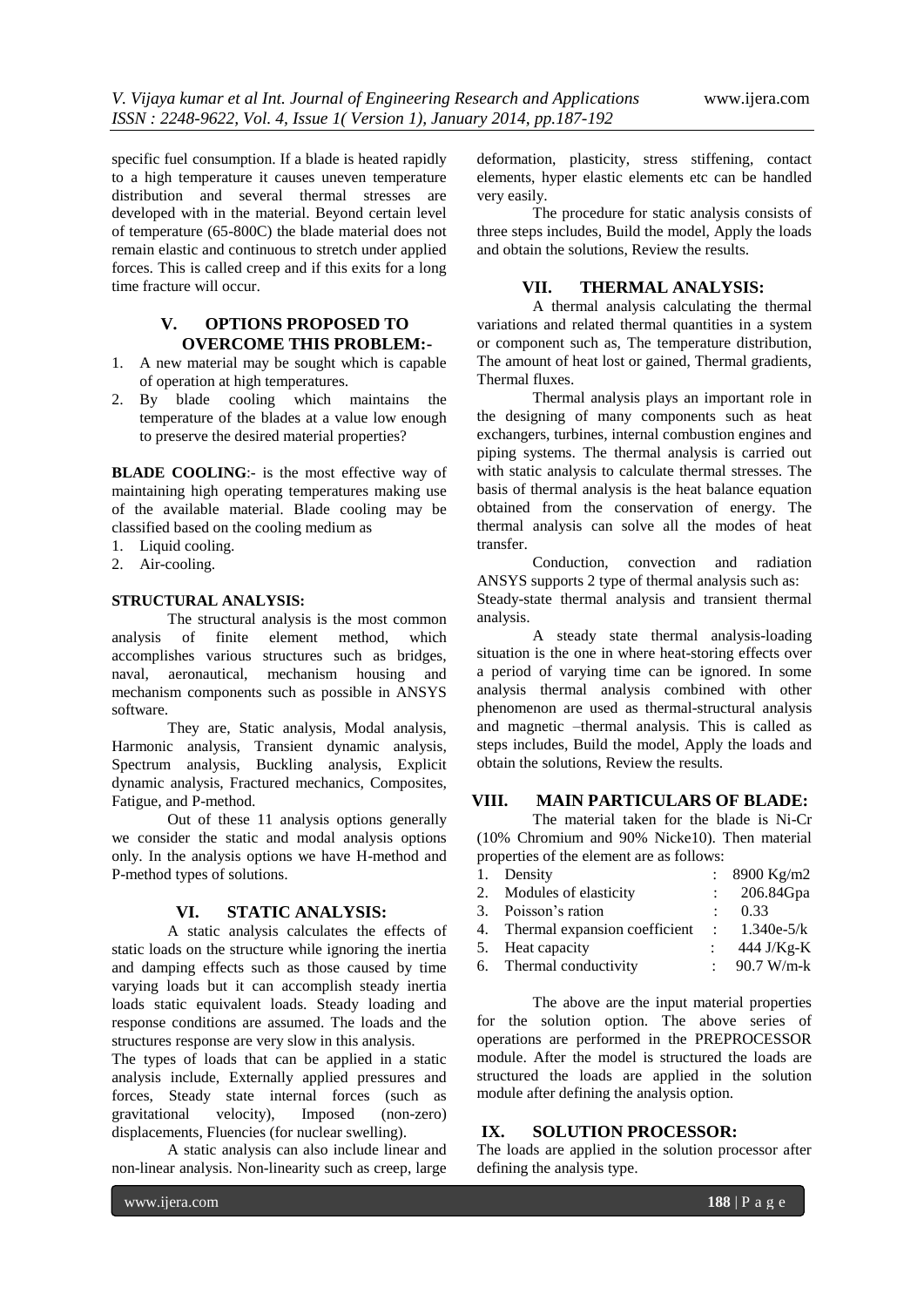Static Analysis.

Coupled-field Analysis.

# **X. CONSTRUCTION OF TURBINE ROTOR BLADE:**

To accomplish the analysis of a structure in ANSYA package steps are to be followed:

- 1. Build the model.
- 2. Apply the loads and obtain the results.
- 3. Review the results.

Here, we are considering the blade for analysis. So we need to define the list of operations with respect to the structuring of the blades.

# **PREPROCESSOR MODULE:**

In this module the following sets of operations are performed. In this module structures to the built.

# **BUILD THE MODEL:**

in modeling the blade a series of operations are to be followed.

The list of operations that are to follows.

- 1. Create the key points.
- 2. Create the lines.
- 3. Create the areas.
- 4. Meshing.
- 5. Extrusion.

Building the model is the basic step involved in modeling the structure. The list of all the key points through which the basic outline of the structure is obtained is as follows:

**LIST OF ALL SELECTED KEYPOINTS: LOCATIONS (Z=0)**

| N <sub>0</sub> | $\mathbf X$ | Y        |
|----------------|-------------|----------|
| 1.             | 1           | $\theta$ |
| 2.             | 3.25        | 17.5     |
| 3.             | 5.9         | 20.95    |
| 4.             | 10.1        | 24.25    |
| 5.             | 14.65       | 26.25    |
| 6.             | 23.1        | 26.25    |
| 7.             | 28.15       | 23.6     |
| 8.             | 33.4        | 19.85    |

| 9.                | 38                | 15.5              |
|-------------------|-------------------|-------------------|
| 10.               | 42                | 10.9              |
| $\overline{11}$ . | 45.5              | 5.7               |
| $\overline{12}$ . | 49                | $\overline{0}$    |
| $\overline{13}$ . | 6.8               | 12.9              |
| 14.               | 11.2              | 14.4              |
| $\overline{15}$ . | 16.18             | 15.5              |
| $\overline{16}$ . | 21.1              | 14.9              |
| 17.               | 26                | $\overline{13.6}$ |
| 18.               | 38.2              | 8.77              |
| 19.               | 45                | 3.95              |
| 20.               | 49                | $\overline{27}$   |
| 21.               | $\mathbf{1}$      | 27                |
| 22.               | 19.8              | $\overline{0}$    |
| $\overline{23}$ . | $\mathbf{1}$      | 13.6              |
| 24.               | $\overline{29.2}$ | $\overline{0}$    |
| 25.               | 29.2              | 27                |
| 26                | 19.8              | $\overline{27}$   |
| 27.               | 29.2              | 12.4902           |
| 28.               | 19.8              | 15.1288           |
| 29.               | 29.2              | 22.85             |
|                   |                   |                   |

All the areas are MAPPED meshes under PLANE42 with an element size 8 with quadrilaterals element. The areas 2,8,11,12,9,3,4 are extruded in the +Z direction to height of 5mm with element size 2. The areas 10,7,1 are extruded in the  $+Z$  direction of height 117mm. Now the areas 11,7,3 are extruded in the –Z direction to a height of 5mm. Now the side areas of this volume are extruded in the  $+$  X direction of 3.8mm. All the extrusion operations are carried under SOLID45element. We obtain a total of 25 volumes, 114 areas, 6042nodes, 98key points and 118areas.

# **THE POST PROCESSOR MODULE:**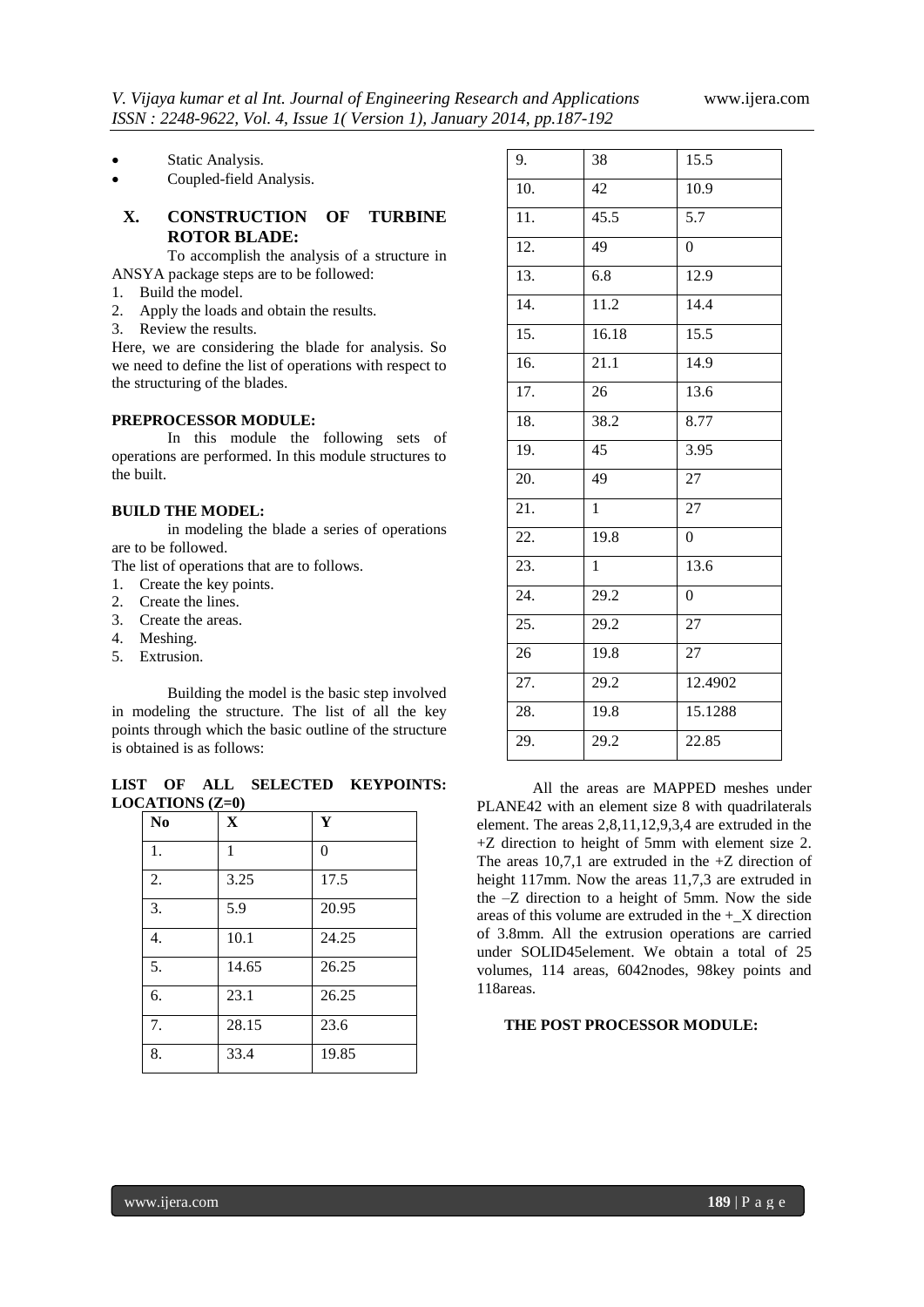# *ISSN : 2248-9622, Vol. 4, Issue 1( Version 1), January 2014, pp.187-192*



*V. Vijaya kumar et al Int. Journal of Engineering Research and Applications* www.ijera.com

TEMPERATURE



STRESS IN X DIRECTION



STRESS IN Y DIRECTION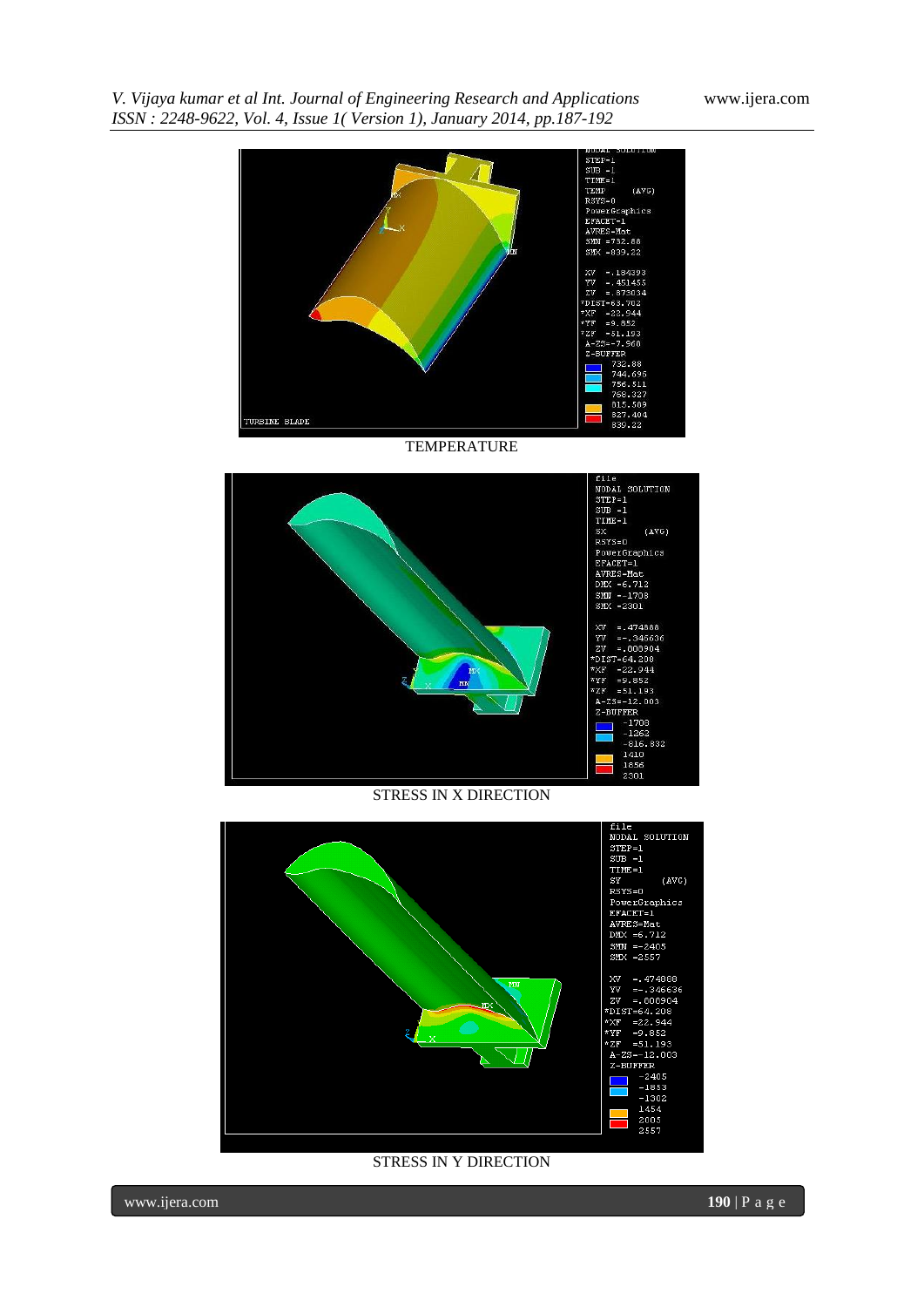*V. Vijaya kumar et al Int. Journal of Engineering Research and Applications* www.ijera.com *ISSN : 2248-9622, Vol. 4, Issue 1( Version 1), January 2014, pp.187-192*



#### STRESS IN Z DIRECTION

|                                                       | <b>ANALYSIS RESULTS:-</b> |                        |  |
|-------------------------------------------------------|---------------------------|------------------------|--|
| <b>SOLUTION</b>                                       | <b>MECHANICAL</b>         | <b>THERMAL</b>         |  |
| <b>DEFORM</b><br>IN<br>$X-$<br><b>DIRECTION</b>       | $-0.063056$ to 2.569      |                        |  |
| <b>DEFORM</b><br>IN<br>$Y -$<br><b>DIRECTION</b>      | $-0.075834$ to 6.179      |                        |  |
| <b>DEFORM</b><br>IN<br>$Z_{\tau}$<br><b>DIRECTION</b> | $-0.0456091$ to 0.75937   |                        |  |
| <b>STRESS</b><br>IN<br>$X-$<br><b>DIRECTION</b>       | $-1708$ to 2301           |                        |  |
| <b>STRESS</b><br>IN<br>Y-<br><b>DIRECTION</b>         | $-2505$ to 2557           |                        |  |
| <b>STRESS</b><br>IN<br>$Z$ -<br><b>DIRECTION</b>      | $-8820$ to 5096           |                        |  |
| <b>VONIMISSES STRESS</b>                              | 46.803 to 317992          |                        |  |
| <b>VONIMISSES STRAINS</b>                             | .023e-9 to 1.599          |                        |  |
| <b>TEMPERATURE</b>                                    |                           | 732.88 to 839.22       |  |
| TOTAL.<br><b>GRADIENT</b><br><b>STRESS</b>            |                           | 1.108e-3 to 35.308     |  |
| <b>TOTAL FLUX STRESS</b>                              |                           | $0.100e-3$ to $-3.202$ |  |

# **XI. THE RESULTS ARE REVIEWED AFTER AND IT IS FOUND THAT:**

- 1. The temperature varies between  $738.4^{\circ}$  and  $839.28^0$ .
- 2. The thermal energy of the structure varies between 0684E-5 to 0.966e10.
- 3. The heat transfer occurring in the structure varies between –76.765KJ to 86.473KJ.
- 4. The temperature fluxes and temperature gradients of the structural is found.
- 5. The stresses and strains in the X, Y and Z directions are found.
- 6. The strain energy value of the structure is observed.
- 7. The stress intensity value of the structure is found to be varying between (0.333 to 1852)

It is observed that the temperature is linearly varying inside and irregularly variation on